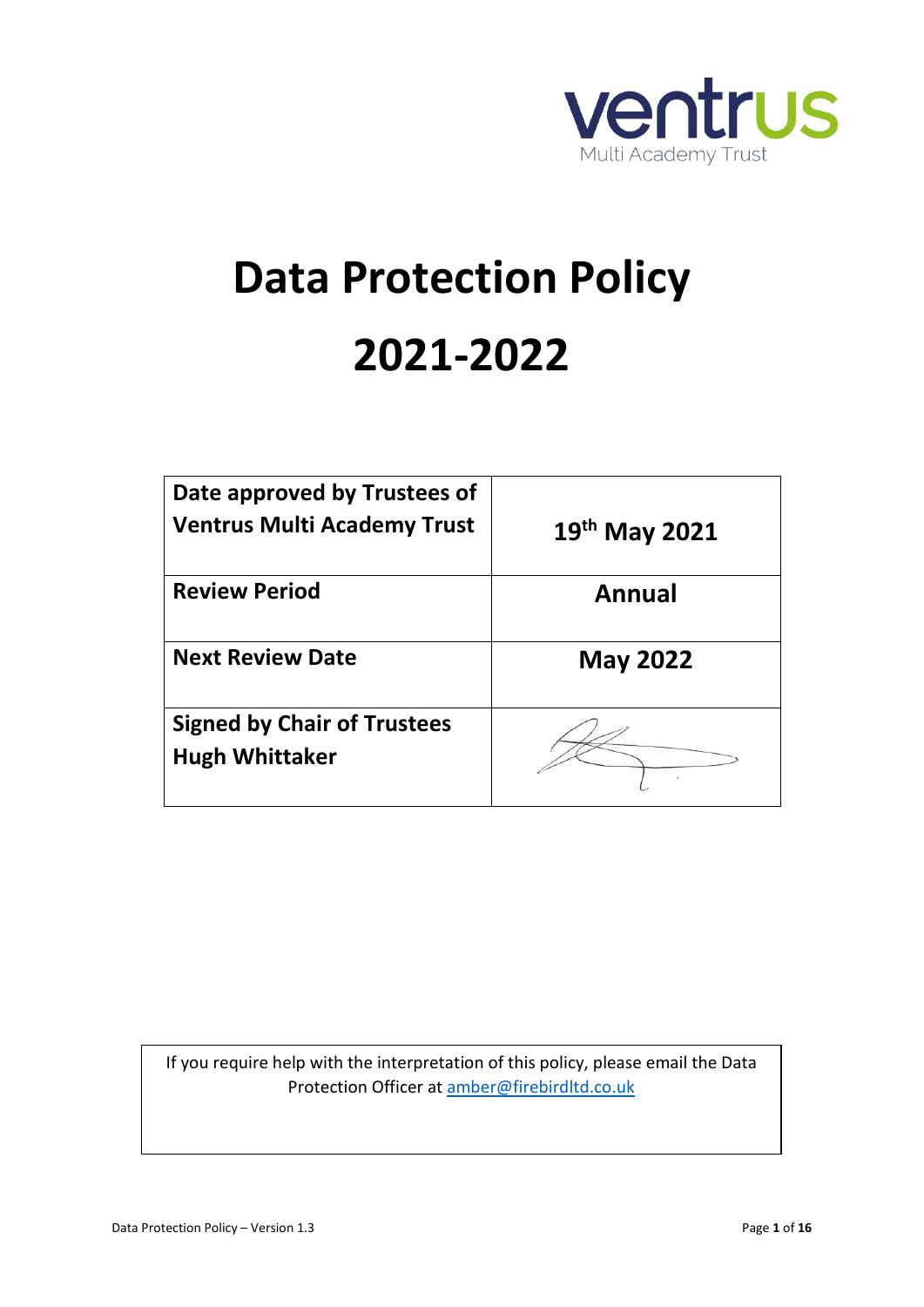## **Contents**

| $\mathbf{1}$ |  |  |
|--------------|--|--|
| 2            |  |  |
| 3            |  |  |
| 4            |  |  |
| 4.1          |  |  |
| 4.2          |  |  |
| 4.3          |  |  |
| 4.4          |  |  |
| 5            |  |  |
| 5.1          |  |  |
| 5.2          |  |  |
| 5.3          |  |  |
| 5.4          |  |  |
| 5.5          |  |  |
| 5.6          |  |  |
| 5.7          |  |  |
| 5.8          |  |  |
| 5.9          |  |  |
| 5.10         |  |  |
| 5.11         |  |  |
| 5.12         |  |  |
| 5.13         |  |  |
| 5.14         |  |  |
| 5.15         |  |  |
| 5.16         |  |  |
| 5.17         |  |  |
| 5.18         |  |  |
|              |  |  |
|              |  |  |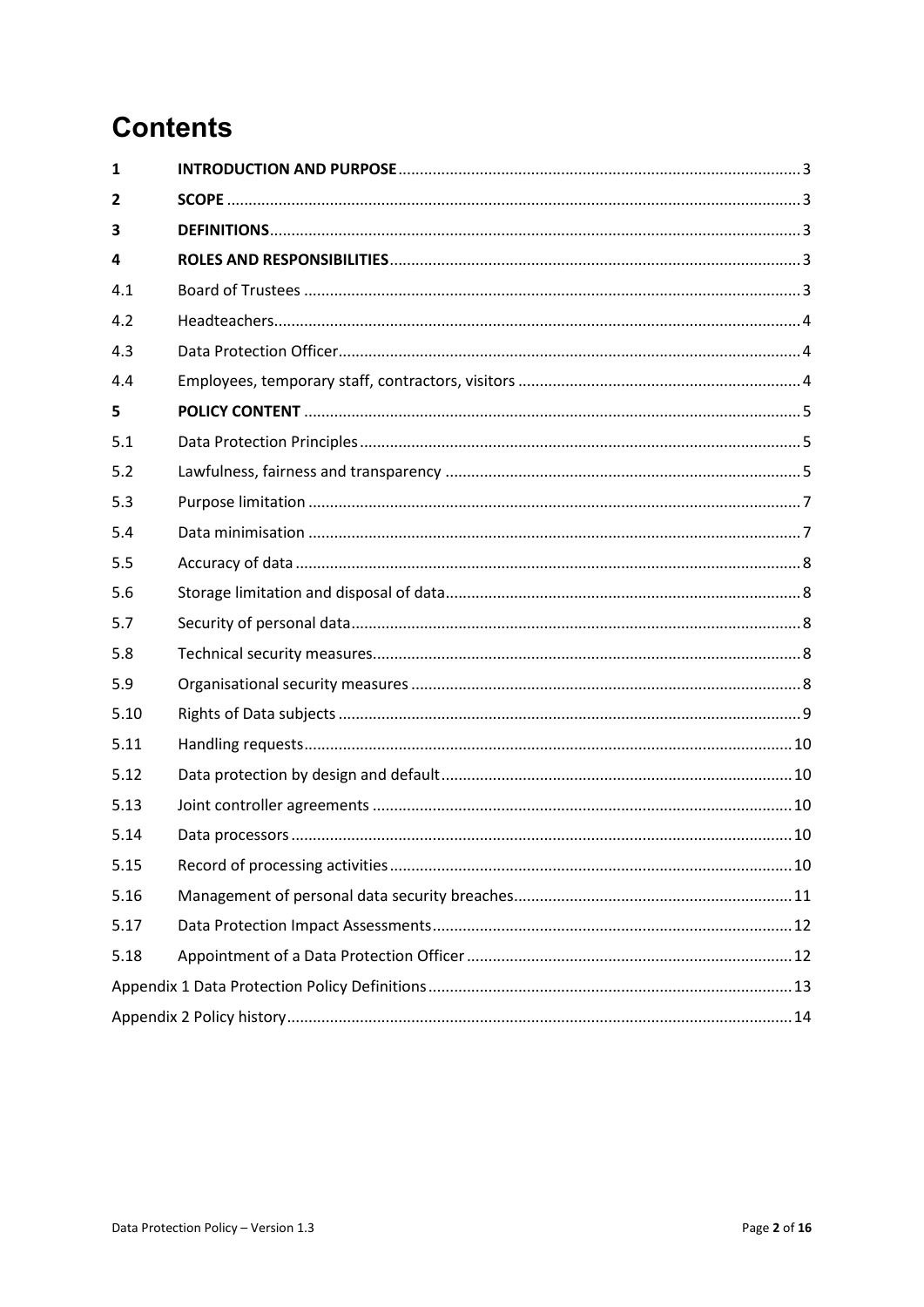#### <span id="page-2-0"></span>**1 INTRODUCTION AND PURPOSE**

- 1.1 This policy sets out Ventrus' commitment to handling personal data in line with the General Data Protection Regulation 2016 (UK GDPR) and the UK Data Protection Act 2018 (collectively referred to as the data protection legislation).
- 1.2 The Trust is the data controller for the personal data it processes and is registered with the Information Commissioner's Office (ICO) under registration number Z2879577. Details about this registration can be found at [www.ico.org.uk](http://www.ico.org.uk/)
- 1.3 The purpose of this policy is to explain how the Trust handles personal data under the data protection legislation, and to inform employees and other individuals who process personal data on the Trust's behalf, of the Trust's expectations in this regard.

#### <span id="page-2-1"></span>**2 SCOPE**

- 2.1 This policy applies to the processing of personal data held by the Trust. This includes personal data held about pupils, parents/carers, employees, temporary staff, governors, visitors and any other identifiable data subjects.
- 2.2 This policy should be read alongside the Personal Data Breach Handling Procedure, Data Protection Request Handling Procedure, Online Safety Policy and CCTV Policy.

#### <span id="page-2-2"></span>**3 DEFINITIONS**

- 3.1 There are several terms used in the data protection legislation and in this policy, which must be understood by those who process personal data held by the Trust. These are:
	- Personal data
	- Special categories of personal data
	- Processing
	- Data subject
	- Data controller
	- Data processor
- 3.2 These terms are explained in Appendix 1.

#### <span id="page-2-3"></span>**4 ROLES AND RESPONSIBILITIES**

#### <span id="page-2-4"></span>**4.1 Board of Trustees**

- $4.1.1$ The Board of Trustees has overall responsibility for ensuring the Trust implements this policy and continues to demonstrate compliance with the data protection legislation.
- $4.1.2$ This policy shall be reviewed by The Board on an annual basis.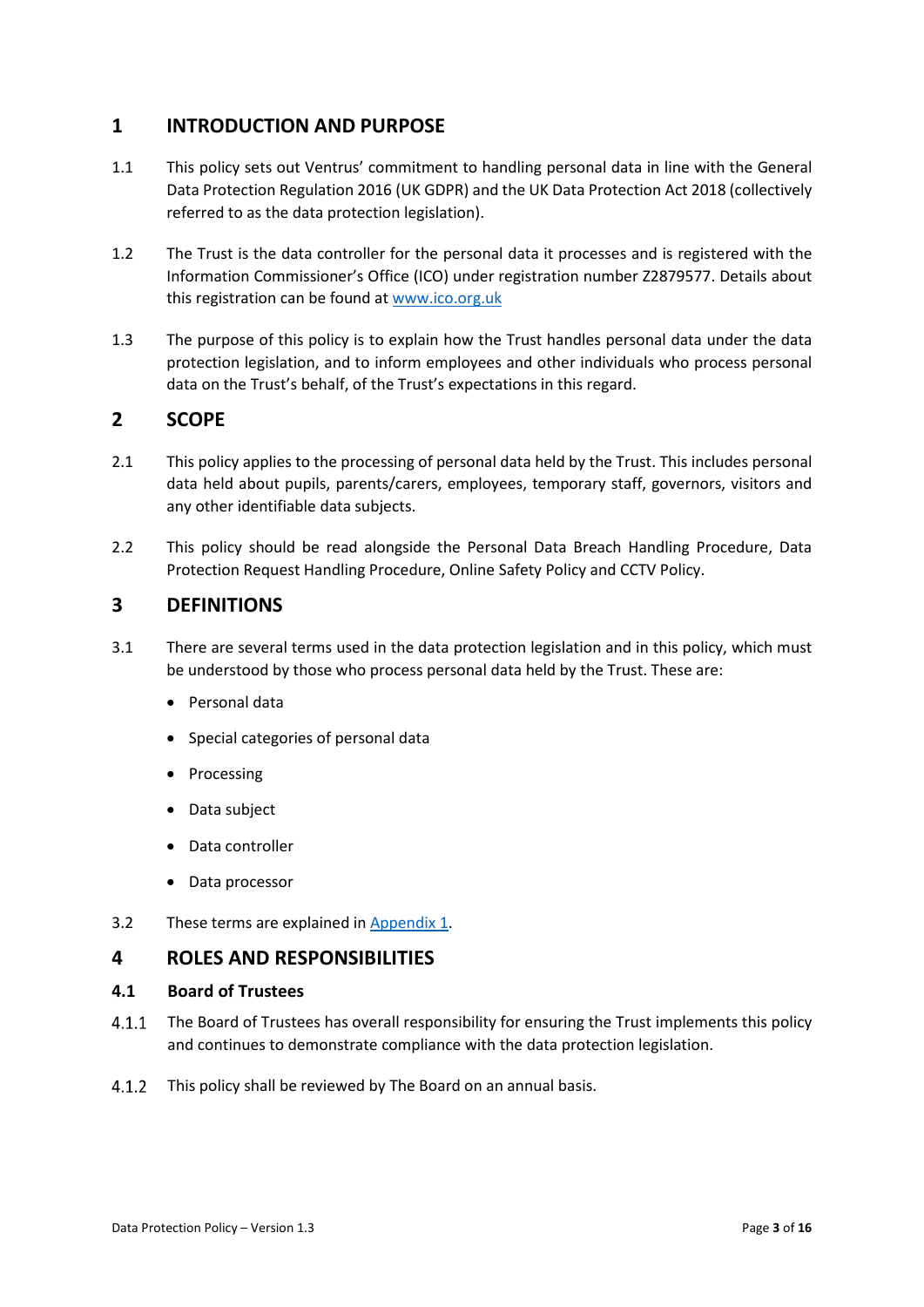#### <span id="page-3-0"></span>**4.2 Headteachers**

 $4.2.1$ The Headteacher for each school, has day-to-day responsibility for ensuring this policy is adopted and adhered to by employees and other individuals processing personal data on the school's behalf.

#### <span id="page-3-1"></span>**4.3 Data Protection Officer**

- $4.3.1$ The Data Protection Officer (DPO) is responsible for carrying out the tasks set out in Article 39 of the General Data Protection Regulation (the GDPR). In summary, the DPO is responsible for:
	- informing and advising the Trust of their obligations under the data protection legislation
	- monitoring compliance with data protection policies
	- raising awareness and providing training material to employees
	- carrying out audits on the Trust's processing activities
	- providing advice regarding Data Protection Impact Assessments and monitoring performance
	- co-operating with the Information Commissioner's Office
	- acting as the contact point for data subjects exercising their rights
- $4.3.2$ The DPO shall report directly to the Executive Leadership Team and shall provide regular updates on the Trust's progress and compliance with the data protection legislation.
- The Trust's DPO is an external consultant who performs the role under a service contract. The DPO is Amber Badley, who can be contacted through the Trust at [dpo@ventrus.org.uk](mailto:dpo@ventrus.org.uk) or directly via [DPO@firebirdltd.co.uk](mailto:DPO@firebirdltd.co.uk)
- $4.3.4$ The DPO is supported in their role by a Trust employee, this person is known as the DPO's Data Protection Link Officer. All enquiries, complaints, requests and suspected breaches of security, should be referred to the Data Protection Link Officer in the first instance, who will then notify the DPO.
- $4.3.5$ The Trust's Data Protection Link Officer is Kay Bishop and can be contacted at [dpo@ventrus.org.uk](mailto:dpo@ventrus.org.uk)

#### <span id="page-3-2"></span>**4.4 Employees, temporary staff, contractors, visitors**

- $4.4.1$ All employees, temporary staff, contractors, visitors and other individuals processing personal data on behalf of the Trust, are responsible for complying with the contents of this policy.
- $4.4.2$ All individuals shall remain subject to the common law duty of confidentiality when their employment or relationship with the Trust ends. This does not affect an individual's rights in relation to whistleblowing.
- Failure to comply with this policy may result in disciplinary action or termination of  $4.4.3$ employment or service contract.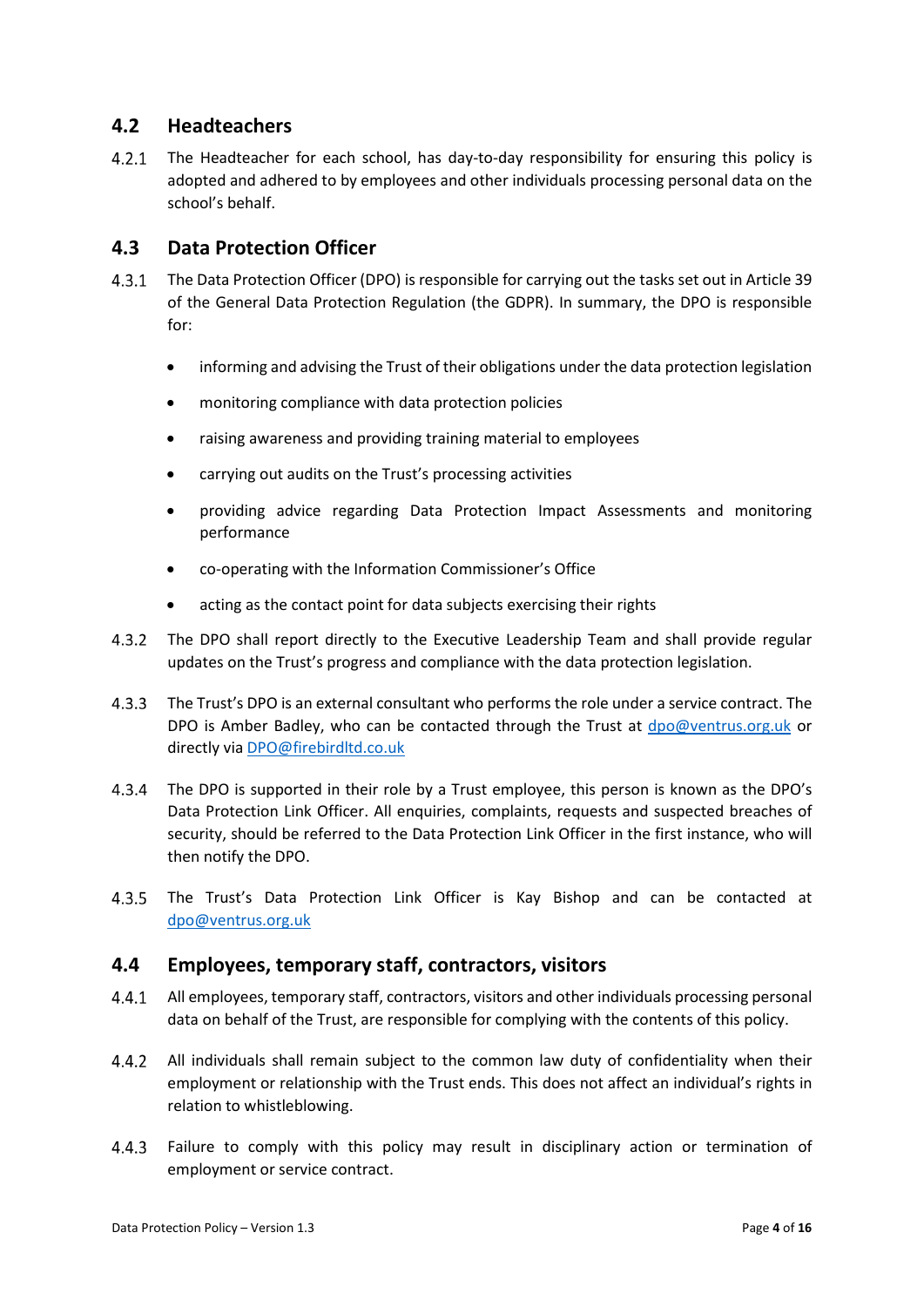$4.4.4$ All individuals who handle the Trust's data shall be made aware that unauthorised access, use, sharing or procuring of data, may constitute a criminal offence under the Data Protection Act 2018 and/or the Computer Misuse Act 1990.

### <span id="page-4-0"></span>**5 POLICY CONTENT**

#### <span id="page-4-1"></span>**5.1 Data Protection Principles**

- 5.1.1 The GDPR provides a set of principles which govern how the Trust handles personal data. In summary, these principles state that personal data must be:
	- processed lawfully, fairly and in a transparent manner
	- collected for specified, explicit and legitimate purposes and not further processed in a manner that is incompatible with those purposes
	- adequate, relevant and limited to what is necessary for the purpose it was processed
	- accurate and where necessary kept up to date
	- kept for no longer than is necessary
	- processed in a manner that ensures appropriate security of the data
- $5.1.2$ The Trust shall have appropriate measures and records in place to demonstrate compliance with the data protection principles.
- All individuals processing personal data controlled by the Trust, shall comply with the data protection principles in the following manner:

#### <span id="page-4-2"></span>**5.2 Lawfulness, fairness and transparency**

#### **Lawful processing**

- $5.2.2$ Personal data will only be processed where there is a lawful basis for doing so. This will be where at least one of the following applies:
	- The data subject has given consent
	- It is necessary for the performance of a contract or entering into a contract with the data subject
	- It is necessary for compliance with a legal obligation
	- It is necessary to protect the vital interests of a person
	- It is necessary for the legitimate interests of the Trust (where applicable) or third party, except where such interests are overridden by the data subject
	- It is necessary for the performance of a task carried out in the public interest or in the exercise of official duties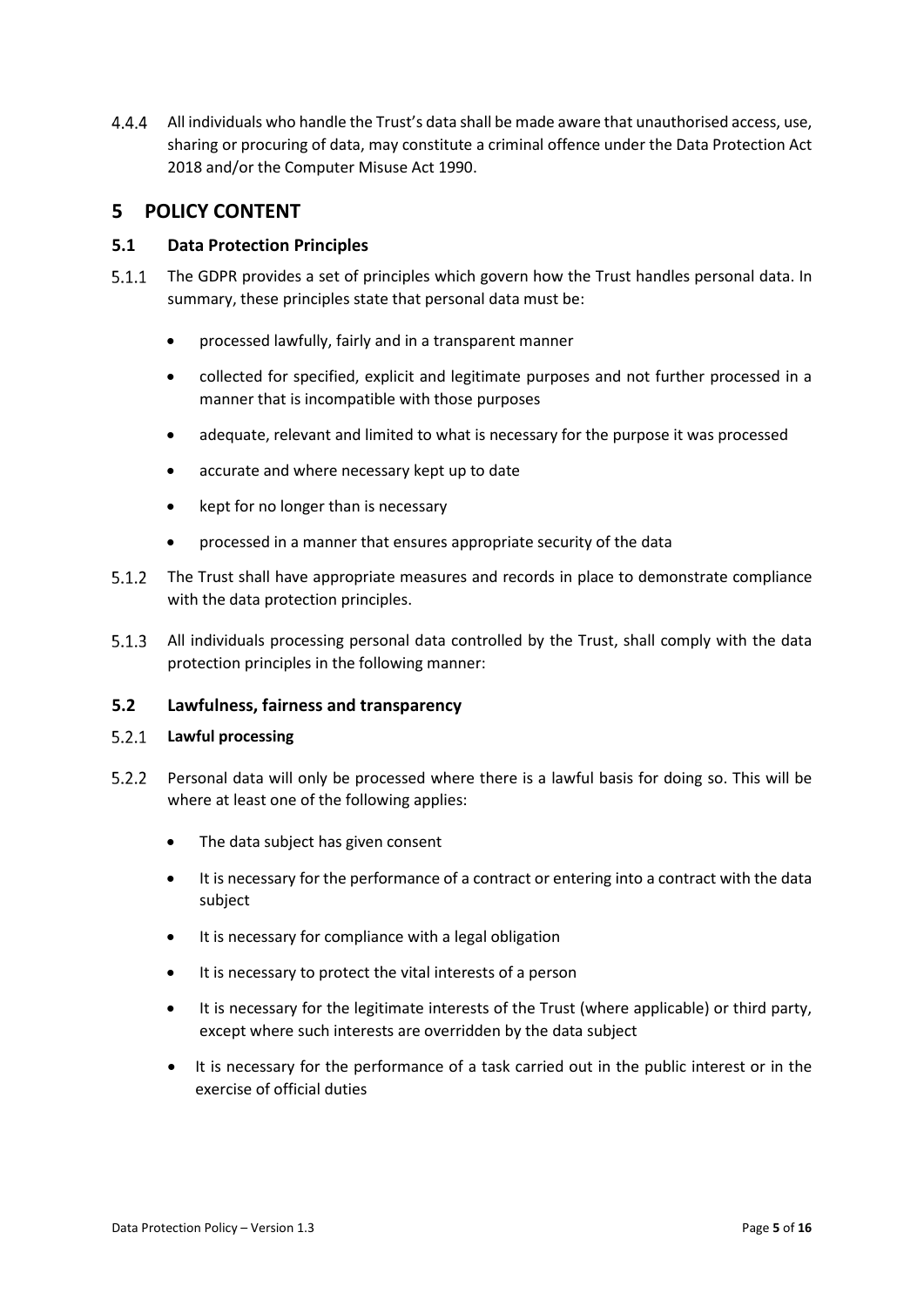- When special categories of personal data are processed (i.e., data which reveals a person's racial or ethnic data; political opinions; religious or philosophical beliefs; trade union membership; genetic or biometric data (e.g. fingerprints); health data; sex life or sexual orientation), this shall only be done where a lawful basis has been identified from the list above, and one from the following list:
	- The data subject has given explicit consent
	- The processing is necessary for the purposes of exercising or performing any right or obligation which is imposed on the Trust in relation to employment, social security and social protection law (e.g. safeguarding individuals at risk; protection against unlawful acts; prevention against fraud)
	- It is necessary to protect the vital interests of any person where the data subject is physically or legally incapable of giving consent
	- The processing is necessary for the establishment, exercise or defence of legal claims
	- The processing is necessary in the substantial public interest
	- The processing is necessary for the assessment of the working capacity of the employee

#### $5.2.4$ **Consent**

- $5.2.5$ Most of the Trust's processing of personal data will not require consent from data subjects (or their parents/carers as appropriate), as the Trust needs to process this data in order to carry out its official tasks and public duties as a Trust.
- $5.2.6$ However, there are circumstances when the Trust is required to obtain consent to process personal data, for example:
	- To collect and use biometric information (such as fingerprints)
	- To send direct marketing or fundraising information by email or text
	- To take and use photographs, digital or video images and displaying, publishing or sharing these in a public arena such as:
		- on social media;
		- in the school prospectus;
		- on the Trust website;
		- in the press/ media;
		- in the school newsletter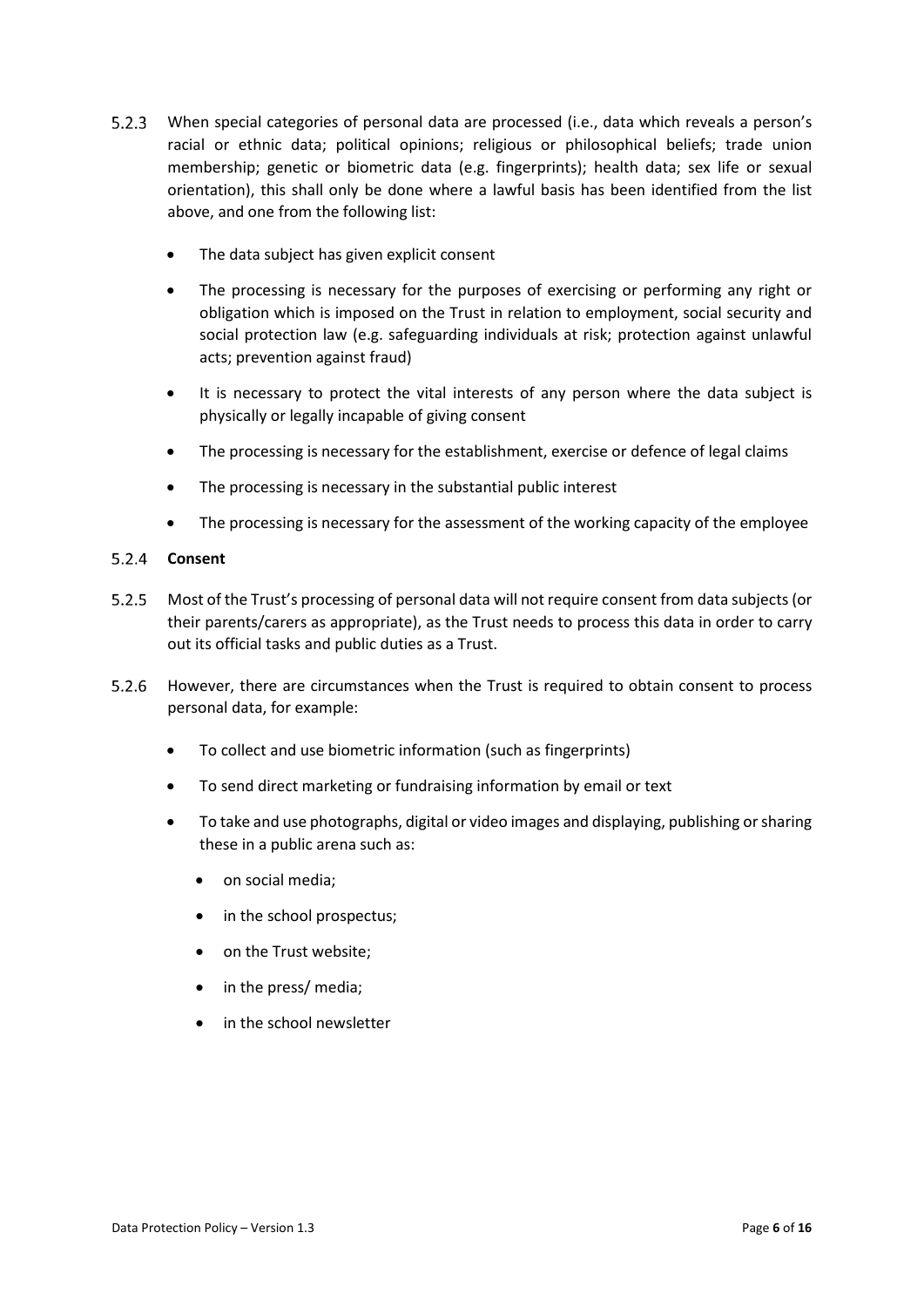- When the Trust relies on consent as its lawful basis, it shall ensure the person providing it has positively opted-in to the proposed activity and is fully informed as to what they are consenting to and any non-obvious consequences of giving or refusing that consent. Consent shall not be assumed as being given if no response has been received e.g. a consent form has not been returned. Where consent is being obtained for the collection or use of children's information, consent shall be obtained from a parent or guardian until the child reaches the age of 12. Consent shall be obtained directly from children aged 13 years and over, where those children are deemed by the Trust to have sufficient maturity to make the decision themselves (except where this is not in the best interests of the child. In such cases, consent will be obtained from an adult with parental responsibility for that child).
- $5.2.8$ The Trust shall ensure that where consent is obtained, there is a record of this and consent shall be obtained in writing. All forms requesting consent shall include a statement informing the person of their right to withdraw, and an email address so they may notify the school of any changes or withdrawal of consent.

#### **Fairness and transparency**

- The Trust shall be fair, open and transparent in the way it handles personal data, and will publish privacy notices which explain:
	- What personal data the Trust processes and why
	- What our lawful basis is when we process that data
	- Who we might share that data with
	- If we intend to transfer the data abroad
	- How long we keep the data for
	- What rights data subjects have in relation to their data
	- Who our Data Protection Officer is and how to contact them
- 5.2.11 The Trust's privacy notices shall be clear, concise, easily accessible and published on the Trust'[s website.](https://www.ventrus.org.uk/our-people/privacy-notices/) All forms collecting personal data shall include reference to the Trust's privacy notices and a link provided to their location.

#### <span id="page-6-0"></span>**5.3 Purpose limitation**

 $5.3.1$ The Trust shall collect personal data for specified (i.e. as described in the Trust's privacy notices), explicit and legitimate purposes and shall not process this data in any way would could be considered incompatible with those purposes (e.g. using the data for a different and unexpected purpose).

#### <span id="page-6-1"></span>**5.4 Data minimisation**

 $5.4.1$ The Trust shall ensure the personal data it processes is adequate, relevant and limited to what is necessary for the purpose(s) it was collected for.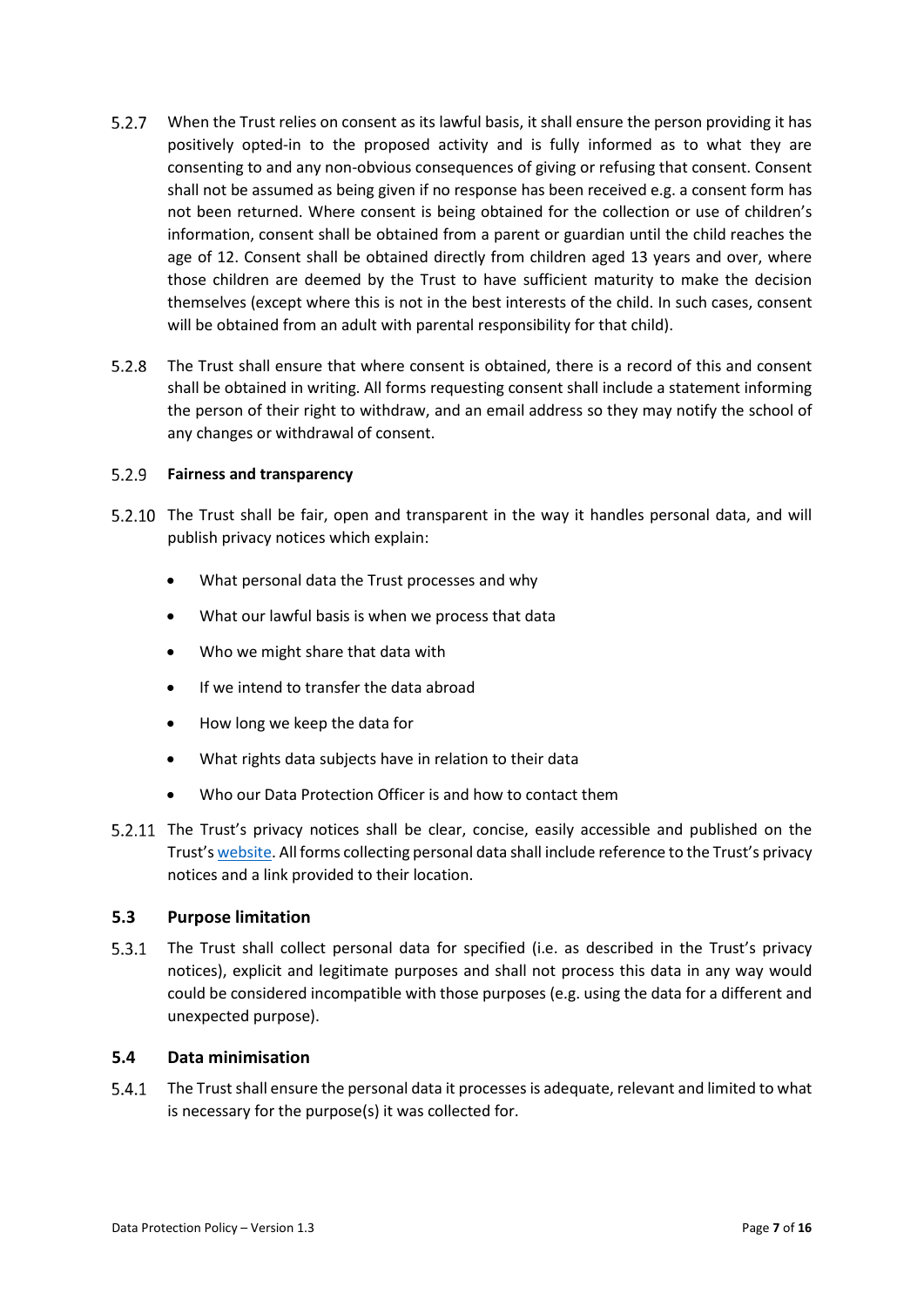#### <span id="page-7-0"></span>**5.5 Accuracy of data**

- The Trust shall take all reasonable efforts to ensure the personal data it holds is accurate and where necessary kept up to date. Where personal data is found to be inaccurate, this information will be corrected or erased without delay.
- $5.5.2$ The Trust will send frequent reminders, on at least an annual basis, to parents/carers, pupils and employees, to remind them to notify the Trust of any changes to their contact details or other information.
- 5.5.3 The Trust shall carry out periodic sample checks of pupil and employee files containing personal data, to ensure the data is accurate and up to date.

#### <span id="page-7-1"></span>**5.6 Storage limitation and disposal of data**

- $5.6.1$ The Trust shall keep personal data for no longer than is necessary for the purpose(s) of the processing. The Trust shall maintain and follow a Record Retention Schedule, which sets out the timeframes for retaining personal data. This schedule shall be published alongside the Trust's privacy notices on the website.
- $5.6.2$ The Trust shall designate responsibility for record disposal/deletion to nominated employees, who shall adhere to the Trust's Record Retention Schedule and ensure the timely and secure disposal of the data.

#### <span id="page-7-2"></span>**5.7 Security of personal data**

 $5.7.1$ The Trust shall have appropriate security in place to protect personal data against unauthorised or accidental access, disclosure, loss, destruction or damage. This will be achieved by implementing appropriate technical and organisational security measures.

#### <span id="page-7-3"></span>**5.8 Technical security measures**

- $5.8.1$ The Trust shall implement proportionate security measures to protect its network and equipment and the data they contain. This includes, but is not limited to:
	- having a Firewall, anti-virus and anti-malware software in place
	- applying security patches promptly
	- restricting access to systems on a 'need to know' basis
	- enforcing strong password policies; passwords shall be a minimum of 8 characters in length; changed at appropriate intervals and not shared or used by others
	- regularly backing up data
	- regularly testing the Trusts' disaster recovery and business continuity plans, to ensure data can be restored in a timely manner in the event of an incident

#### <span id="page-7-4"></span>**5.9 Organisational security measures**

 $5.9.1$ The Trust will ensure the following additional measures are also in place to protect personal data: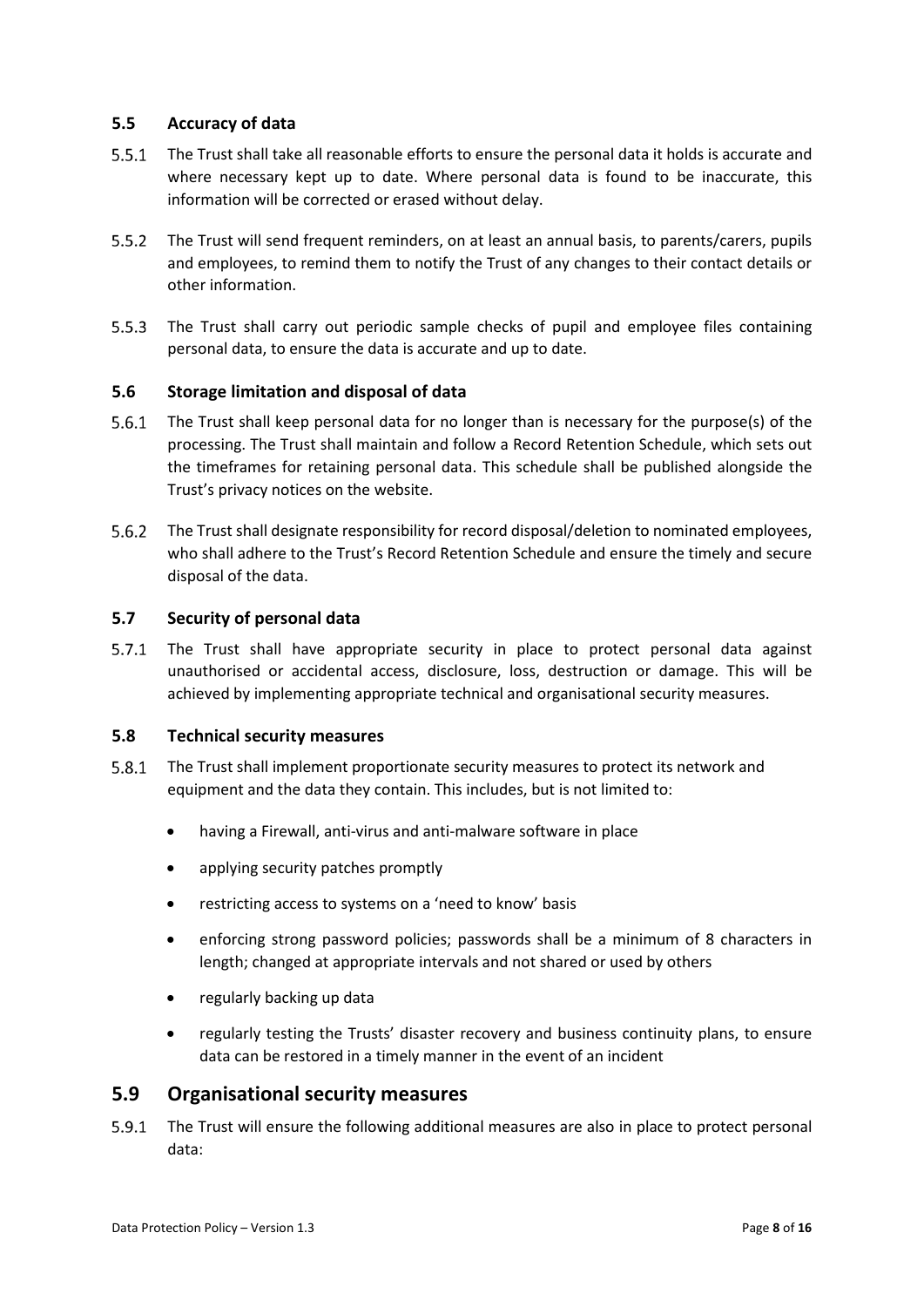- Employees shall sign confidentiality clauses as part of their employment contract.
- Data protection awareness training shall be provided to employees during induction /onboarding and annually thereafter.
- Policies and guidance shall be in place relating to the handling of personal data whilst during and outside of school. These will be communicated to employees and other individuals as necessary, including policy revisions. A policy declaration shall be signed by employees and retained on their personnel file.
- Data protection compliance shall be a regular agenda item in the Board of Trustees meeting and Executive Leadership Team meetings.
- Cross cutting shredders and/or confidential waste containers will be available on the Trust's premises and used to dispose of paperwork containing personal data.
- Appropriate equipment and guidance will be available for employees to use and follow when carrying paperwork off Trust premises.
- The Trust's buildings, offices and where appropriate classrooms,shall be locked when not in use.
- Paper documents and files containing personal data shall be locked in cabinets/cupboards when not in use, and access restricted on a need to know basis.
- Procedures shall be in place for visitors coming onto the Trust premises. These will include signing in and out at reception, wearing a visitor's badge and being escorted by a Trust employee (unless the visitor holds a valid Disclosure and Barring Service certificate, or it is otherwise appropriate for the person not to be escorted).
- The Trust shall have procedures in place to identify, report, record, investigate and manage personal data breaches in the event of a security incident.

#### <span id="page-8-0"></span>**5.10 Rights of Data subjects**

- 5.10.1 Data subjects have several rights under the data protection legislation. The Trust shall comply with all valid requests (written or verbal) from data subjects exercising their rights without delay, and within one month at the latest.
- 5.10.2 Data subjects have the right to:
	- Be informed about the use, sharing and storage of their data (this is a privacy notice)
	- Request access to the personal data the Trust holds about them (this is a subject access request)
	- If their data is inaccurate or incomplete they can request that it is corrected
	- Ask for their data to be deleted when it is no longer needed
	- Restrict the use of their data in certain circumstances
	- Port (transfer) their data to another organisation in certain circumstances
	- Object to the use of their data in certain circumstances (this includes direct marketing)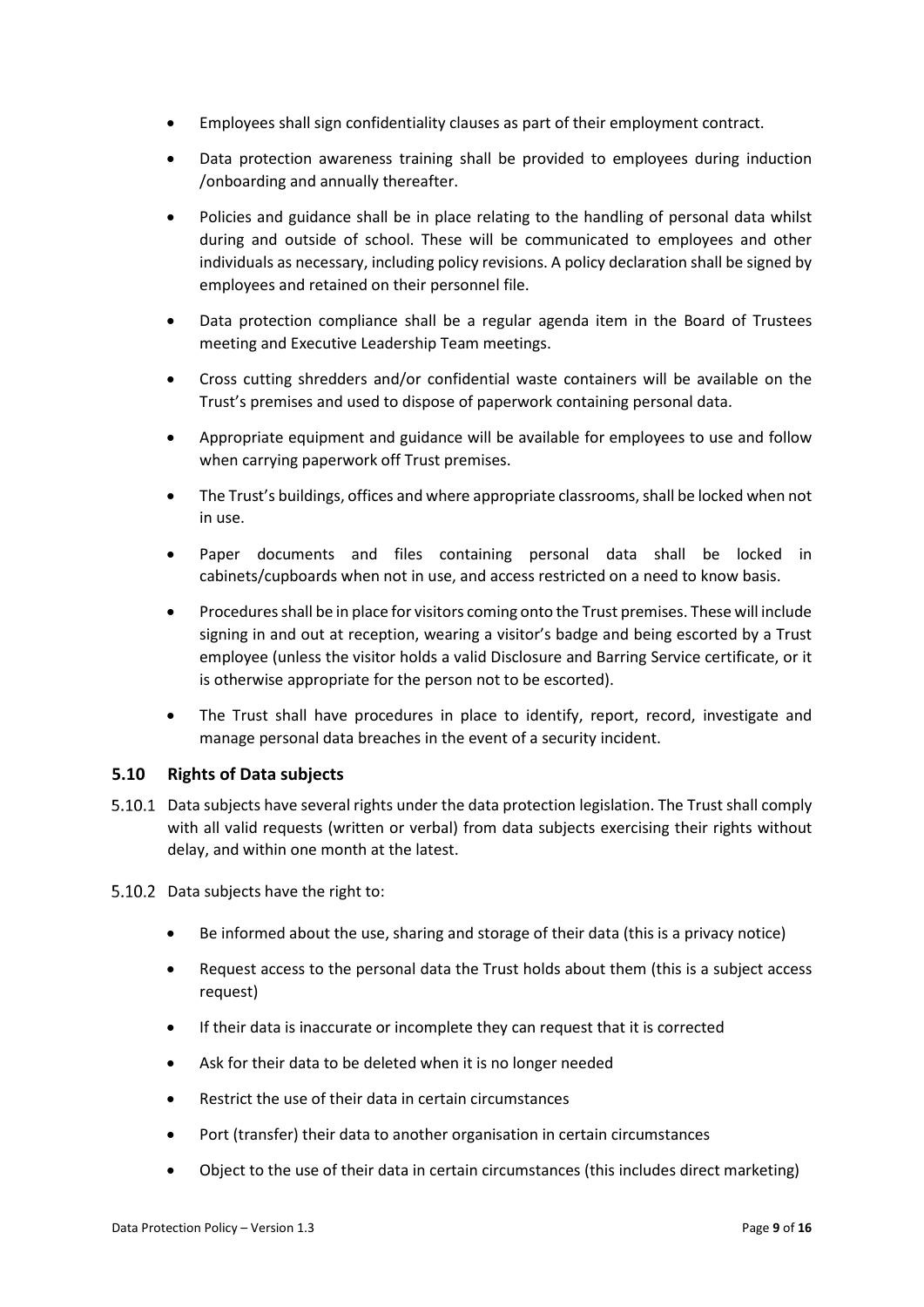- Prevent automated decisions being taken about them (including profiling)
- Raise a concern with the Trust about the handling of their personal data. If the matter is not able to be addressed informally, they are requested to follow the Trust's formal Complaints Policy and Procedures and if necessary, escalate this to the Information Commissioner's Office if they remain dissatisfied with the outcome of the complaint.

#### <span id="page-9-0"></span>**5.11 Handling requests**

5.11.1 Data subjects exercising their rights are recommended to put their request in writing and send it to the Data Protection Link Officer, Kay Bishop, Ventrus, Woodwater Academy, Woodwater Lane, Exeter, EX2 5AW, emai[l dpo@ventrus.org.uk](mailto:dpo@ventrus.org.uk) Data subjects can also exercise their rights verbally. Requestsshall be handled in line with the Trust's Data Protection Request Procedure.

#### <span id="page-9-1"></span>**5.12 Data protection by design and default**

5.12.1 The Trust shall have appropriate technical and organisational measures in place which are designed to implement the data protection principles in an effective manner, and will ensure that by default, it will only process personal data where it is necessary to do so. The Trust's Data Protection Policy and supplementary policies, procedures and guides, explain how the Trust aims to achieve this.

#### <span id="page-9-2"></span>**5.13 Joint controller agreements**

5.13.1 The Trust shall sign up to agreements with other data controllers where personal data is shared or otherwise processed on a regular basis, where it is necessary to do so.

#### <span id="page-9-3"></span>**5.14 Data processors**

- 5.14.1 The Trust shall carry out due diligence checks with prospective data processors (e.g. suppliers providing goods or services which involve the processing of personal data on the Trust's behalf) to assess they have appropriate technical and organisational measures that are sufficient to implement the requirements of the data protection legislation and to protect the rights of data subjects.
- 5.14.2 Due diligence checks on prospective data processors shall be carried out as part of the Trust's Data Protection Impact Assessment (DPIA) process. A record shall be kept of the Trust and Data Protection Officer's findings on a DPIA report.
- 5.14.3 The Trust shall ensure there are appropriate written contracts/Terms of Service in place with data processors, which contain the relevant clauses listed in Article 28 of the UK GDPR.

#### <span id="page-9-4"></span>**5.15 Record of processing activities**

- 5.15.1 The Trust shall maintain a record of its processing activities in line with Article 30 of the UK GDPR. This inventory shall contain the following information:
	- Name and contact details of the Trust and its Data Protection Officer
	- Description of the personal data being processed
	- Categories of data subjects
	- Purposes of the processing and any recipients of the data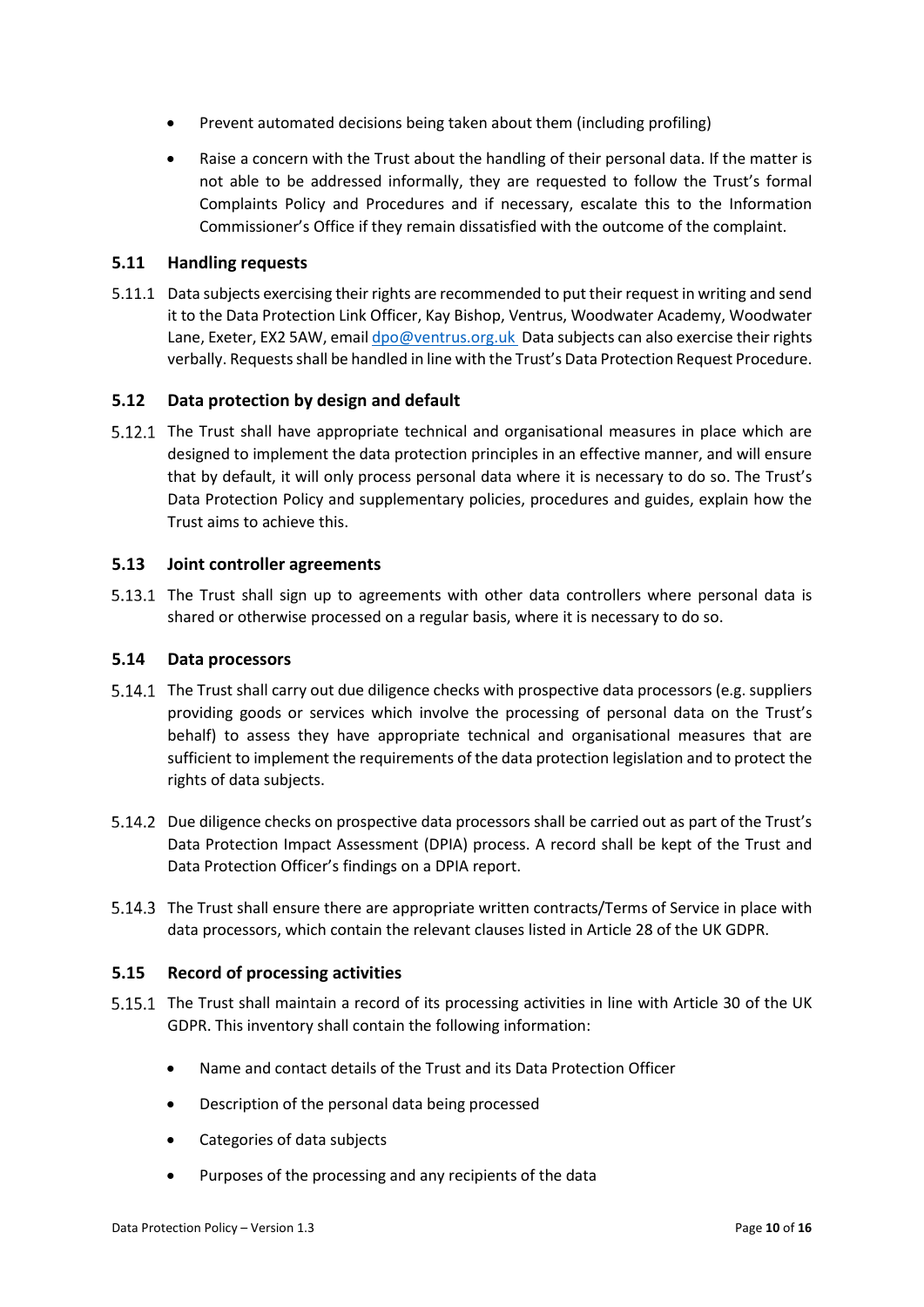- Information regarding any overseas data transfers and the safeguards around this
- Retention period for holding the data
- General description of the security in place to protect the data
- This inventory shall be reviewed annually and made available to the Information Commissioner upon request.

#### <span id="page-10-0"></span>**5.16 Management of personal data security breaches**

- The Trust shall follow the Personal Data Breach Handling Procedure in the event of a personal data security breach. These include incidents resulting in the:
	- unauthorised or accidental disclosure or access to personal data
	- unauthorised or accidental alteration of personal data
	- accidental or unauthorised loss of access or destruction of personal data
- 5.16.2 All personal data security breaches and suspected breaches must be reported to the Data Protection Officer immediately, via the Trust's Data Protection Link Officer, by emailing [dpo@ventrus.org.uk](mailto:dpo@ventrus.org.uk)
- 5.16.3 All incidents will be recorded in the Trust's data breach log and investigated by a member of the Executive Leadership Team (or other person as appropriate), under the support and direction of the Trust's Data Protection Officer.

#### **Notification to the ICO and Data Subjects**

- 5.16.5 The Data Protection Officer shall determine whether the Trust must notify the Information Commissioner's Office and data subjects.
- Where a breach is likely to result in a risk to the data subject, for example if they could suffer damage, discrimination, disadvantage or distress as a result of the breach, the Data Protection Officer shall notify the Information Commissioner's Office (ICO), within 72hrs of the Trust becoming aware of the breach.
- If the breach is likely to result in 'high risks' to data subjects, for example if the breach could lead to identity theft, psychological distress, humiliation, reputational damage or physical harm, the Trust shall inform the data subject promptly and without delay.
- When informing a data subject of a personal data breach involving their personal data, the Trust shall provide in clear, plain language the:
	- nature of the incident
	- name and contact details of the Data Protection Officer
	- likely consequences of the breach
	- actions taken so far to mitigate possible adverse effects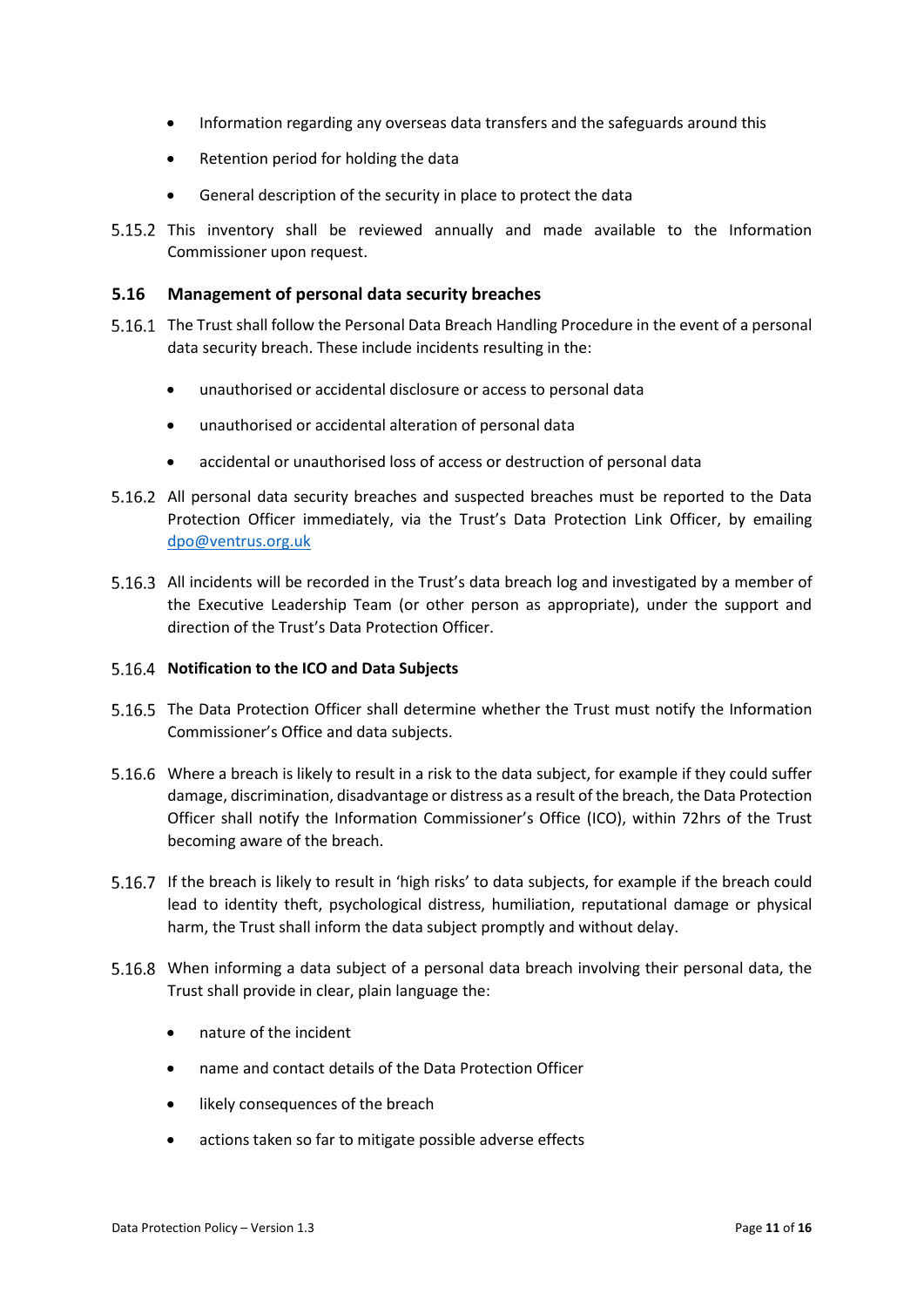#### <span id="page-11-0"></span>**5.17 Data Protection Impact Assessments**

- 5.17.1 The Trust shall carry out Data Protection Impact Assessments (DPIAs) on all processing of personal data, where this is likely to result in high risks to the rights and freedoms of data subjects, particularly when using new technologies. This includes, but is not limited to the following activities:
	- Installing and using Closed Circuit Television (CCTV)
	- Collecting and using biometric information, such as fingerprints
	- Sharing personal data or special category data with other organisations
	- Using mobile Apps to collect or store personal data, particularly about children
	- Storing special category data in the 'Cloud'
	- Using systems that record large volumes of personal data, particularly where data processors are involved
- 5.17.2 The results from DPIAs shall be recorded and shared with the Data Protection Officer, who will advise on any privacy risks and mitigations that can be made to reduce the likelihood of these risks materialising. The Data Protection Officer will monitor the outcome of the DPIA, to ensure the mitigations are put in place.

#### <span id="page-11-1"></span>**5.18 Appointment of a Data Protection Officer**

- 5.18.1 The Trust shall appoint a Data Protection Officer to oversee the processing of personal data within the Trust, in compliance with Articles 37-38 of the UK GDPR. This person shall be designated on the basis of professional qualities and in particular, expert knowledge of data protection law and practices and the ability to fulfil the tasks referred to in Article 39 of the UK GDPR. The Trust shall publish the contact details of the Data Protection Officer and communicate these to the Information Commissioner's Office.
- 5.18.2 The Trust shall publish the contact details of the Data Protection Officer and communicate these to the Information Commissioner's Office.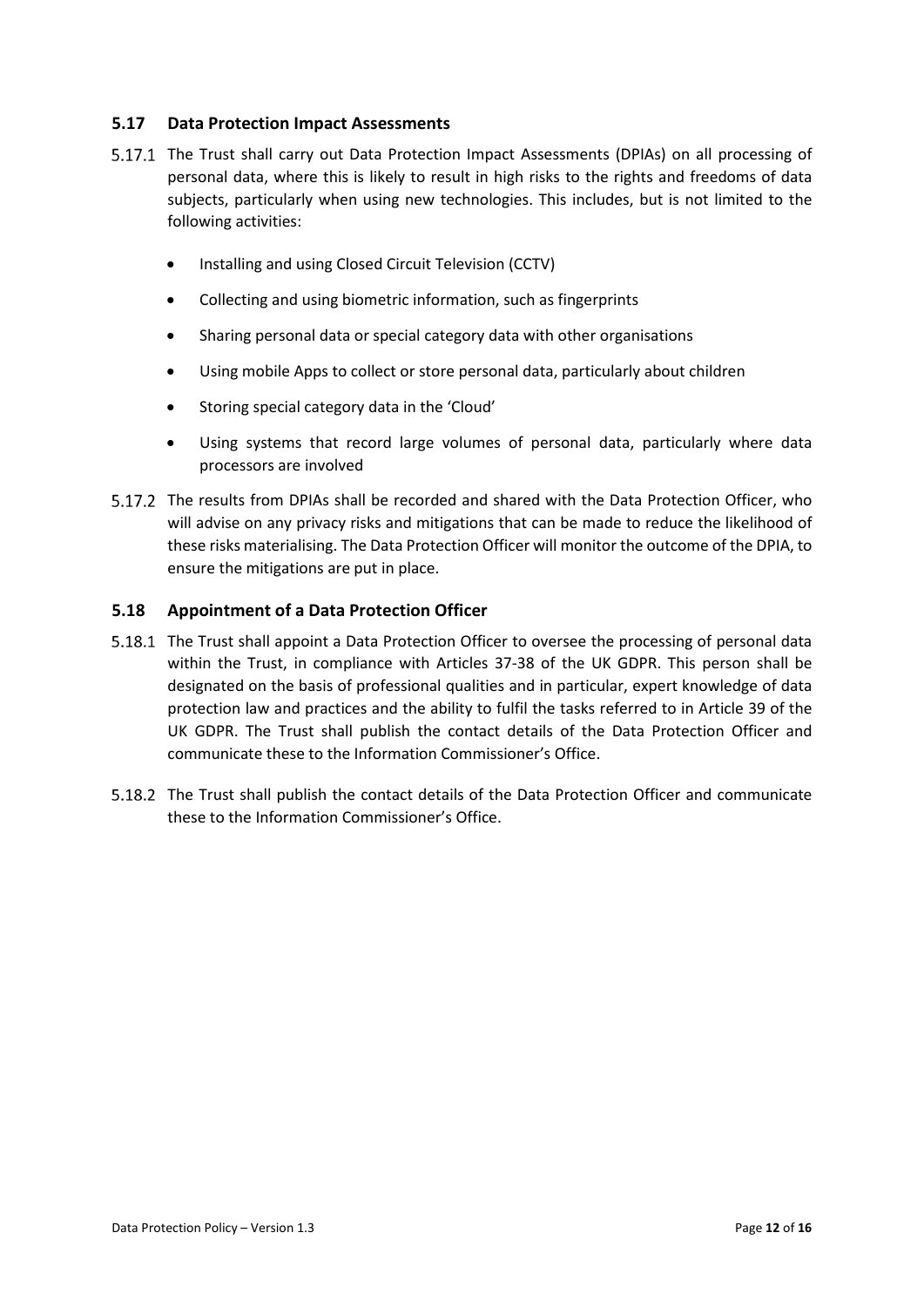## <span id="page-12-0"></span>**Appendix 1 Data Protection Policy Definitions**

| <b>Term Used</b>                                    | <b>Summary Definition</b>                                                                                                                                                                                                                                                                                                                                                   |
|-----------------------------------------------------|-----------------------------------------------------------------------------------------------------------------------------------------------------------------------------------------------------------------------------------------------------------------------------------------------------------------------------------------------------------------------------|
| <b>Personal data</b>                                | Personal data means any information relating to an identified or<br>identifiable living individual. This includes a name, identification<br>number, location data, an online identifier, information relating to the<br>physical, physiological, genetic, mental, economic, cultural or social<br>identity of that individual.                                              |
| <b>Special</b><br>categories<br>of<br>personal data | Special categories of personal data mean personal data which reveal the<br>racial or ethnic origin, political opinions, religious or philosophical beliefs<br>and the trade union membership of the data subject.                                                                                                                                                           |
|                                                     | It also includes the processing of genetic data, biometric data for the<br>purpose of uniquely identifying an individual, data concerning health,<br>and data relating to an individual's sex life or sexual orientation.                                                                                                                                                   |
| <b>Processing</b>                                   | Processing means any operation or set of operations which is performed<br>on personal data, such as the collection, recording, organisation,<br>structuring, storage, adaptation or alteration, retrieval, consultation,<br>use, disclosure by transmission, dissemination or otherwise making<br>available, alignment or combination, restriction, erasure or destruction. |
| Data subject                                        | An identifiable, living individual who is the subject of personal data.                                                                                                                                                                                                                                                                                                     |
| Data controller                                     | A data controller is an organisation who determines the purposes and<br>means of the processing of personal data.                                                                                                                                                                                                                                                           |
| Data processor                                      | A data processor is an organisation who processes personal data on<br>behalf of a data controller, on their instruction.                                                                                                                                                                                                                                                    |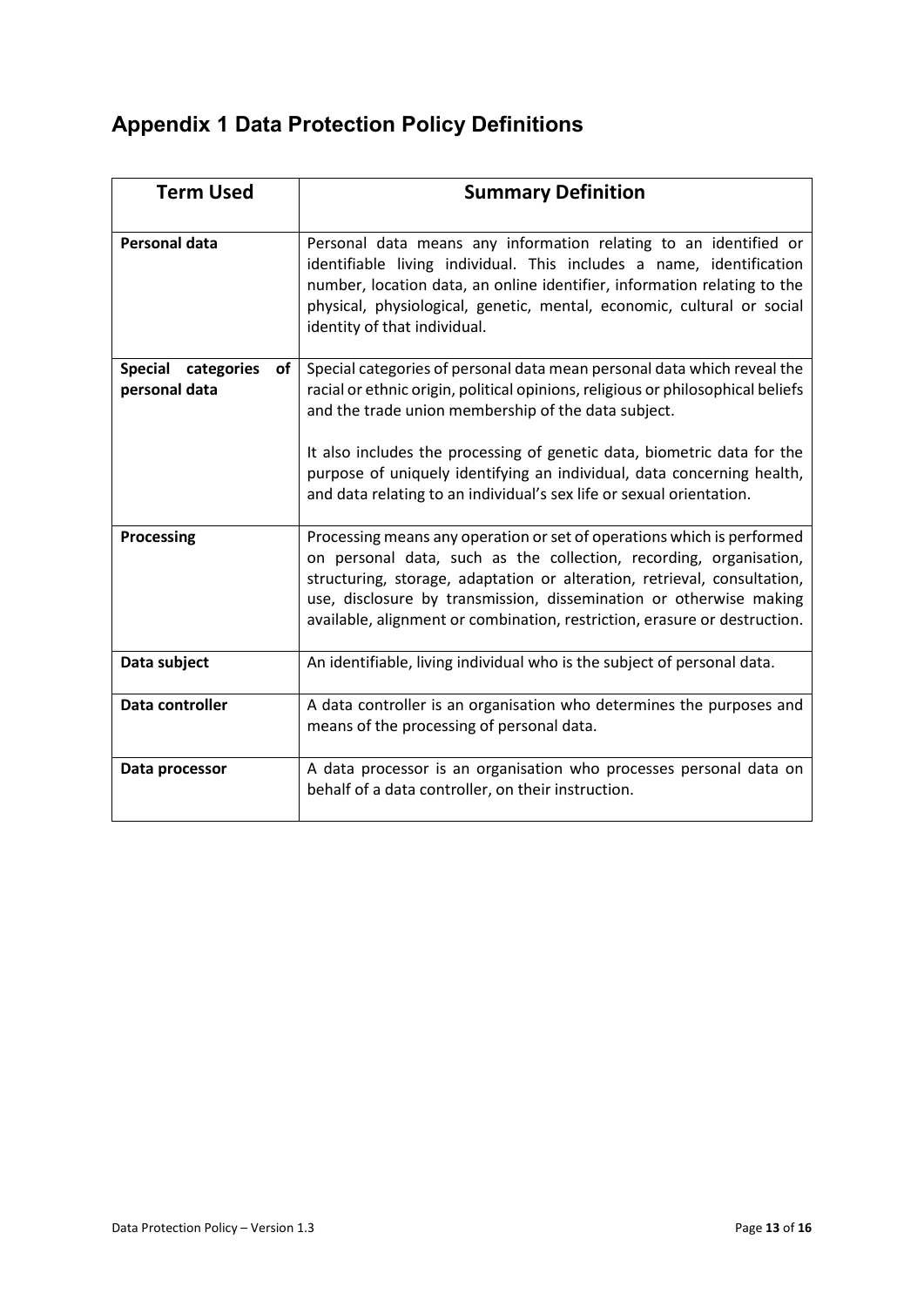## <span id="page-13-0"></span>**Appendix 2 Policy history**

| <b>Policy</b><br><b>Version</b> | <b>Summary of Change</b>                                                                                                                                                                                                                                                                                | <b>Amended by</b>                                      | <b>Implement</b><br><b>Date</b> |
|---------------------------------|---------------------------------------------------------------------------------------------------------------------------------------------------------------------------------------------------------------------------------------------------------------------------------------------------------|--------------------------------------------------------|---------------------------------|
| and Date                        |                                                                                                                                                                                                                                                                                                         |                                                        |                                 |
| Version<br>1.3 2021             | This policy replaces the Trust's existing Data<br><b>Protection Policy</b>                                                                                                                                                                                                                              | Data Protection<br>Officer<br>(Outsourced -            |                                 |
|                                 | 1.1 - removal of the reference 'EU GDPR' changing<br>this to 'UK GDPR'                                                                                                                                                                                                                                  | <b>Firebird Data</b><br>Protection<br>Consultancy Ltd) |                                 |
|                                 | 2.2 – amended to read: This policy should be read<br>alongside the Personal Data Breach Handling<br>Procedure, Data Protection Request Handling<br>Procedure and [insert other relevant policies and<br>procedures such as the E-Safety Policy; ICT Policy,<br>CCTV Policy, Acceptable Use Policy etc]. |                                                        |                                 |
|                                 | 4.4.4 – insertion of new sentence to read - All<br>individuals who handle the Trust's data shall be<br>made aware that unauthorised access, use, sharing<br>or procuring of data, may constitute a criminal<br>offence under the Data Protection Act 2018 and/or<br>the Computer Misuse Act 1990.       |                                                        |                                 |
|                                 | 5.1.2 - insertion of new sentence to read: The Trust<br>shall have appropriate measures and records in<br>place to demonstrate compliance with the data<br>protection principles.                                                                                                                       |                                                        |                                 |
|                                 | 5.1.3 - renumbering of existing paragraph                                                                                                                                                                                                                                                               |                                                        |                                 |
|                                 | 5.2.2 – insertion of new bullet point to read: It is<br>necessary for the legitimate interests of the Trust<br>(where applicable) or third party, except where such<br>interests are overridden by the data subject                                                                                     |                                                        |                                 |
|                                 | 5.14.2 - re-wording of paragraph to read: Due<br>diligence checks on prospective data processors shall<br>be carried out as part of the Trust's Data Protection<br>Impact Assessment (DPIA) process. A record shall be<br>kept of the Trust and Data Protection Officer's<br>findings on a DPIA report. |                                                        |                                 |
|                                 | 5.14.3 - insertion of the phrase 'UK GDPR'                                                                                                                                                                                                                                                              |                                                        |                                 |
|                                 | 5.15.1 insertion of the phrase 'UK GDPR'                                                                                                                                                                                                                                                                |                                                        |                                 |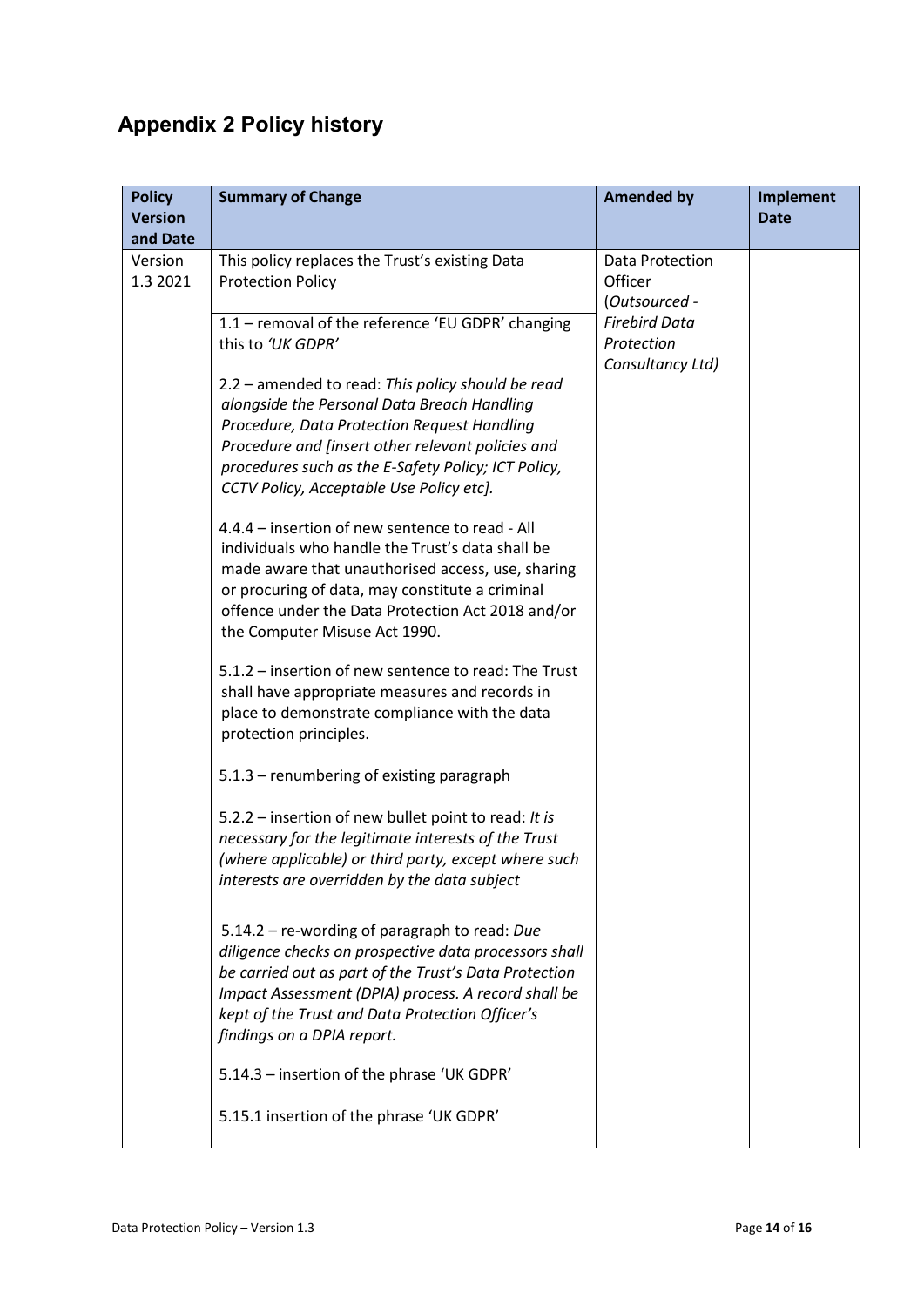|                             | 5.15.2 re-wording of paragraph to read: This<br>inventory shall be reviewed annually and made<br>available to the Information Commissioner upon<br>request.                                                                                                                                                                                                                                                                                                       |                                                                                                       |  |
|-----------------------------|-------------------------------------------------------------------------------------------------------------------------------------------------------------------------------------------------------------------------------------------------------------------------------------------------------------------------------------------------------------------------------------------------------------------------------------------------------------------|-------------------------------------------------------------------------------------------------------|--|
|                             | 5.16.1 re-wording of paragraph to read: The Trust<br>shall follow the Personal Data Breach Handling<br>Procedure in the event of a personal data security<br>breach. These include incidents resulting in the:                                                                                                                                                                                                                                                    |                                                                                                       |  |
|                             | unauthorised or accidental disclosure or access to<br>personal data                                                                                                                                                                                                                                                                                                                                                                                               |                                                                                                       |  |
|                             | unauthorised or accidental alteration of personal<br>٠<br>data                                                                                                                                                                                                                                                                                                                                                                                                    |                                                                                                       |  |
|                             | accidental or unauthorised loss of access or<br>$\bullet$<br>destruction of personal data                                                                                                                                                                                                                                                                                                                                                                         |                                                                                                       |  |
|                             | 5.16.2 re-wording of paragraph to read: All personal<br>data security breaches and suspected breaches must<br>be reported to the Data Protection Officer<br>immediately, via the Trust's Data Protection Link<br>Officer, by emailing [insert Trust email address] or<br>telephone [insert Trust number].                                                                                                                                                         |                                                                                                       |  |
|                             | 5.16.6 re-wording of paragraph to read: Where a<br>breach is likely to result in a risk to the data subject,<br>for example if they could suffer damage,<br>discrimination, disadvantage or distress as a result<br>of the breach, the Data Protection Officer shall notify<br>the Information Commissioner's Office (ICO), within<br>72hrs of the Trust becoming aware of the breach.                                                                            |                                                                                                       |  |
|                             | 5.18.1 insertion of the phrase 'UK GDPR'                                                                                                                                                                                                                                                                                                                                                                                                                          |                                                                                                       |  |
|                             | Removal of employee declaration form at the end of<br>the policy                                                                                                                                                                                                                                                                                                                                                                                                  |                                                                                                       |  |
| Version<br>1.2 July<br>2020 | 5.2.3 - amended to read: When special categories of<br>personal data are processed (ie data which reveals a<br>person's racial or ethnic data; political opinions;<br>religious or philosophical beliefs; trade union<br>membership; genetic or biometric data (eq<br>fingerprints); health data; sex life or sexual<br>orientation), this shall only be done where a lawful<br>basis has been identified from the list above, and one<br>from the following list | Data Protection<br>Officer<br>(Outsourced -<br><b>Firebird Data</b><br>Protection<br>Consultancy Ltd) |  |